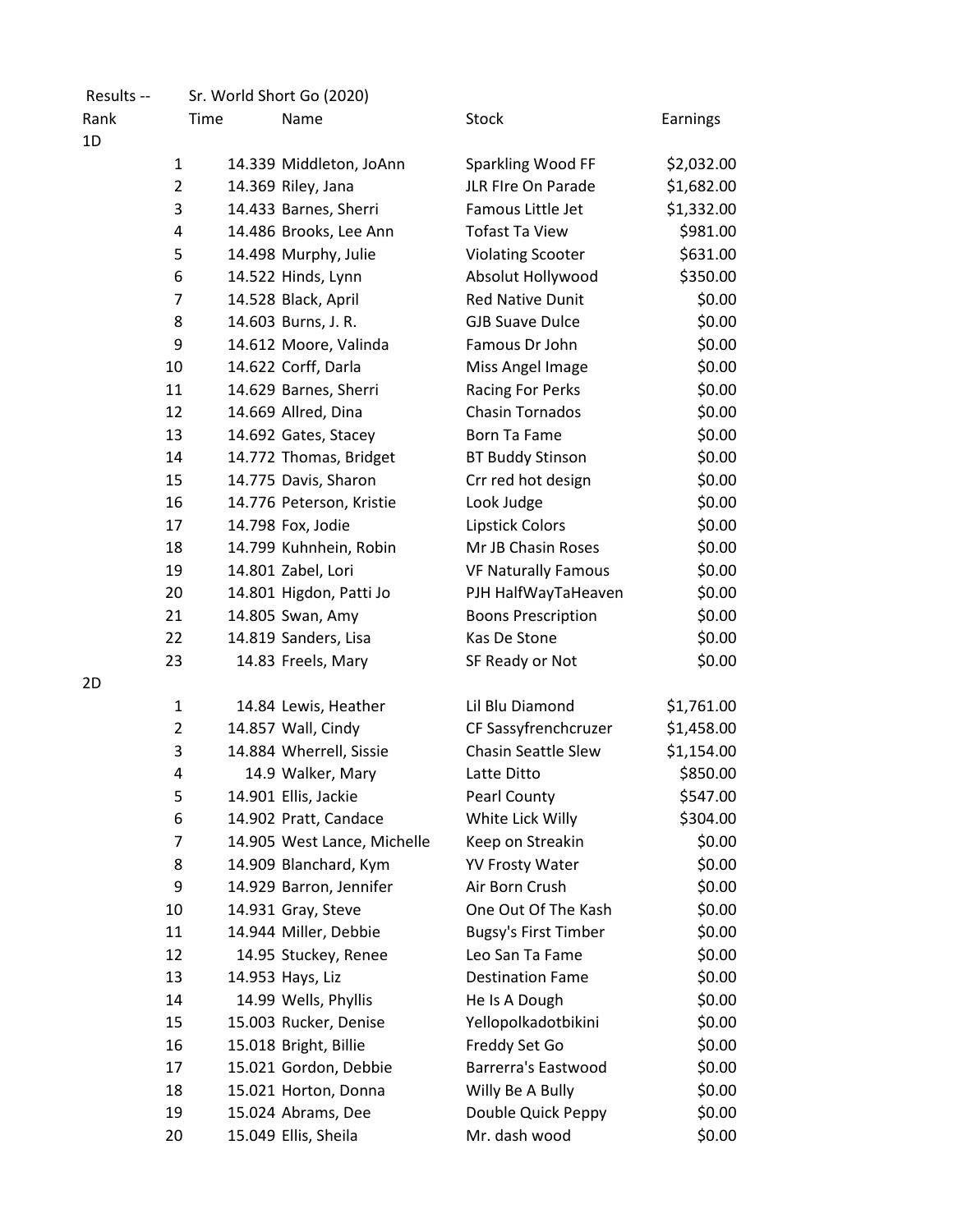| 21 | 15.058 Murphy, Julie      | CD Doc OLena               | \$0.00     |
|----|---------------------------|----------------------------|------------|
| 22 | 15.074 Kile, Donna        | Pistol                     | \$0.00     |
| 23 | 15.097 Eldridge, Jackie   | <b>Streaking Bray</b>      | \$0.00     |
| 24 | 15.104 Cameron, Joy       | This Guy Rocks             | \$0.00     |
| 25 | 15.17 Higdon, Patti Jo    | PJH Natives Junebug        | \$0.00     |
| 26 | 15.18 Gordon, Debbie      | Frosty'sRebelDually        | \$0.00     |
| 27 | 15.207 Green, Colette     | Zanes Zophie               | \$0.00     |
| 28 | 15.216 Willis, Patsy      | Hand Me the Cash           | \$0.00     |
| 29 | 15.22 Oxner, Jan          | Casey Scooter              | \$0.00     |
| 30 | 15.229 Lybbert, Jami      | <b>Confererate Royalty</b> | \$0.00     |
| 31 | 15.236 Miller, Tammie     | Barronswatch               | \$0.00     |
| 32 | 15.246 Moore, Valinda     | Z Rocks                    | \$0.00     |
| 33 | 15.255 Branch, Shelia     | Passin Out Firewater       | \$0.00     |
| 34 | 15.275 Bradshaw, Roxanne  | Berts Snipper Bar          | \$0.00     |
| 35 | 15.3 Maxwell, Sandy       | <b>KO Devine Design</b>    | \$0.00     |
| 36 | 15.303 Birkicht, Donnis   | Honor Master Leo           | \$0.00     |
| 37 | 15.305 Lisenbee, Kathy    | Perks Of Grace             | \$0.00     |
| 38 | 15.31 Taylor, Janey       | Roll Me A Bully            | \$0.00     |
| 39 | 15.333 Black, April       | Chips Native Dunit         | \$0.00     |
| 40 | 15.337 Chaddick, Dana     | Dr Taylor                  | \$0.00     |
| 1  | 15.355 Calvert, Mary      | Golly Miss Lena            | \$1,490.00 |
| 2  | 15.384 Goodknight, Amy    | <b>Sweetie B Quick</b>     | \$1,104.50 |
| 3  | 15.384 Jones, Marilyn     | StreakinWhirlaway          | \$1,104.50 |
| 4  | 15.404 Goodknight, Amy    | DBertFrenchRoyal           | \$719.00   |
| 5  | 15.417 Wright, Cindy      | <b>Tres Leche</b>          | \$462.00   |
| 6  | 15.427 Savage, Linda      | Keep Her Blonde            | \$257.00   |
| 7  | 15.43 Bryant, Christine   | Burrshezgotfrostburn       | \$0.00     |
| 8  | 15.455 Orstad, Sharon     | Mister Be A Twister        | \$0.00     |
| 9  | 15.458 Seffens, Susan     | Jumppin Jack Flash         | \$0.00     |
| 10 | 15.46 Bailey, Shawna      | Mats Peppy Pete            | \$0.00     |
| 11 | 15.466 Begnaud, Michelle  | Miss Silver Georgia        | \$0.00     |
| 12 | 15.472 Lisenbee, Kathy    | <b>Glory Sweet Glory</b>   | \$0.00     |
| 13 | 15.478 Armstrong, Kay     | <b>Bold Commitment</b>     | \$0.00     |
| 14 | 15.519 Powers, Bonnie     | Justmyluckystone           | \$0.00     |
| 15 | 15.545 Bonham, Rose       | Bug N Up The Charts        | \$0.00     |
| 16 | 15.597 Ezell, Connie      | Ya Know                    | \$0.00     |
| 17 | 15.6 Riley, Jana          | JLR One Slick Guy          | \$0.00     |
| 18 | 15.614 Koetter, Edwyna    | Shiner                     | \$0.00     |
| 19 | 15.62 Williams, Marlena   | Casha Smart Chex           | \$0.00     |
| 20 | 15.628 Benton, Suzanne    | Naughty But Nice           | \$0.00     |
| 21 | 15.632 Armstrong, Kay     | <b>Snazzy Dazzler</b>      | \$0.00     |
| 22 | 15.634 McCleary, Bonnie   | ChargeItToTheMax           | \$0.00     |
| 23 | 15.635 Kaul, Lisa         | Ths Magic Mike             | \$0.00     |
| 24 | 15.644 Wheeler, Belinda   | LLP Susies Witch           | \$0.00     |
| 25 | 15.652 Neal, Raelene      | VR Sheza Holy Roller       | \$0.00     |
| 26 | 15.654 Braudrick, Monique | <b>Vibrant Peppermint</b>  | \$0.00     |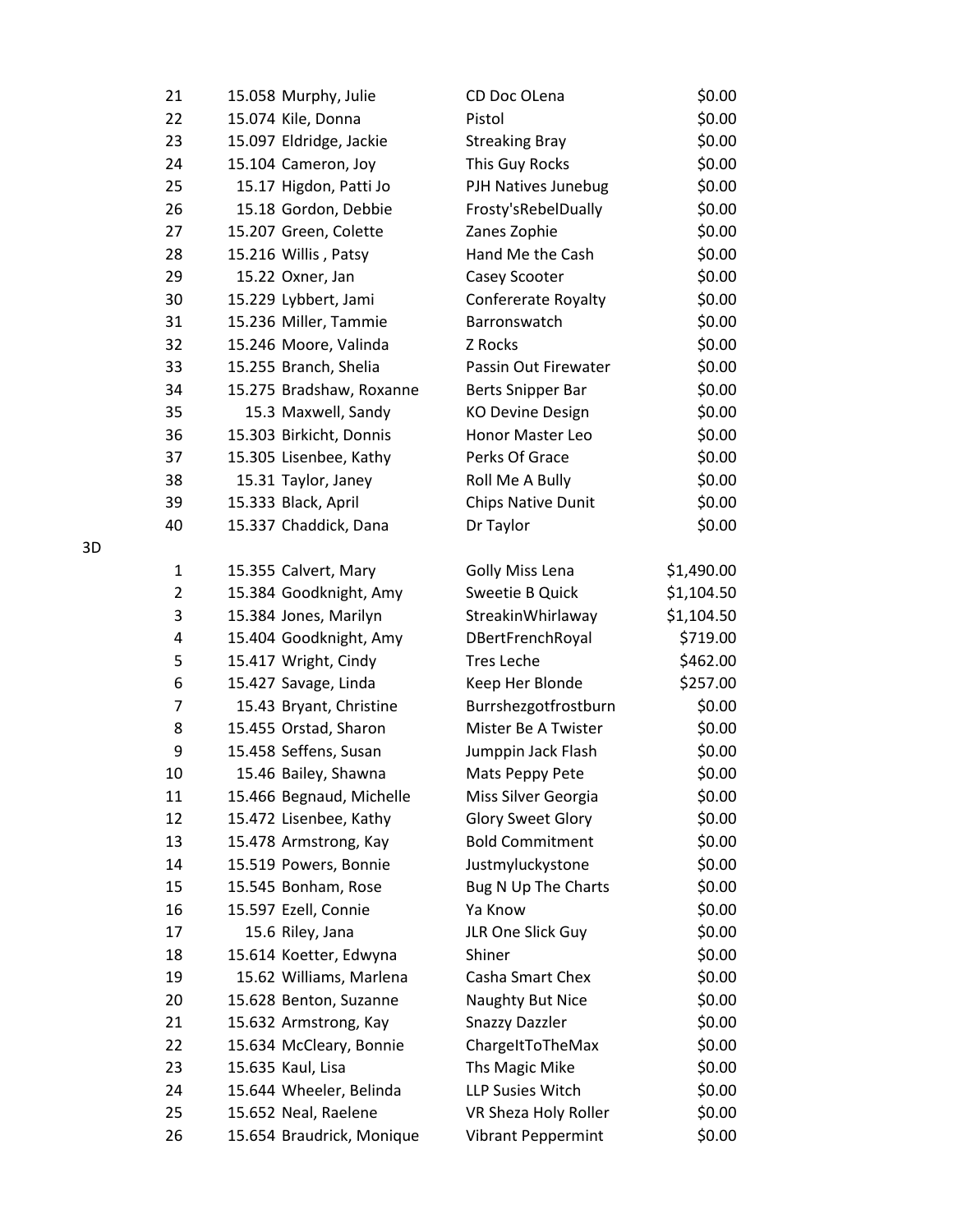| 27             | 15.655 Martin, Donna       | Judys Oklahoma Fuel         | \$0.00     |
|----------------|----------------------------|-----------------------------|------------|
| 28             | 15.66 Walker, Stacie       | Eye B Extreme               | \$0.00     |
| 29             | 15.664 Micci, Lesa         | Too Intense Again           | \$0.00     |
| 30             | 15.664 West, Sharon        | Frenchmen'sGloNGhost        | \$0.00     |
| 31             | 15.713 Crosby, Marky       | WH Lowery Boy Blue          | \$0.00     |
| 32             | 15.727 Cole, Linda         | Link Ta Fame                | \$0.00     |
| 33             | 15.742 Stine, Tracy        | <b>Hemps Firewater</b>      | \$0.00     |
| 34             | 15.749 Jones, Kelly        | <b>HH Rocket Ta Fame</b>    | \$0.00     |
| 35             | 15.782 Smith, Beverley     | Flame N Hot                 | \$0.00     |
| 36             | 15.799 Zabel, Lori         | Unfaded Fame                | \$0.00     |
| 37             | 15.799 Scarmardo, Jo       | What A Smooth Deal          | \$0.00     |
| 38             | 15.802 Arceneaux, Sara     | Iprefer You                 | \$0.00     |
| 39             | 15.815 McCormick, Pamela   | Oakies Cat                  | \$0.00     |
| 40             | 15.829 Schmidt, Kim        | Penny Popper                | \$0.00     |
| 41             | 15.834 Talley, Beth        | Jag                         | \$0.00     |
| 42             | 15.835 Osborn, Billie      | Dex.                        | \$0.00     |
| 43             | 15.836 Burns, Barbara      | Flit Bar Buzz               | \$0.00     |
| 44             | 15.838 Gerwitz, Michelle   | Darlene's Trouble           | \$0.00     |
| 1              | 15.858 Konklin, Debbie     | Extreme Cat                 | \$1,219.00 |
| 2              | 15.859 Faulk, Debi         | Chona's Val                 | \$1,009.00 |
| 3              | 15.877 Smith, Robin        | Chaps Gold Fuel             | \$799.00   |
| 4              | 15.89 Lousberg, Susan      | <b>Graves Slick Nickbar</b> | \$589.00   |
| 5              | 15.917 Lunsford, Ronda     | <b>General Blazes Star</b>  | \$378.00   |
| 6              | 15.918 Hales, Sherry       | <b>Streak At Night</b>      | \$210.00   |
| 7              | 15.939 Guinn, Diane        | Iris Rum On Fire            | \$0.00     |
| 8              | 15.946 Britt, Karen        | Stinger                     | \$0.00     |
| 9              | 15.957 Douglas, Renee      | <b>Bogies World</b>         | \$0.00     |
| 10             | 15.979 Nale, Pamela        | Miss Poco Luna              | \$0.00     |
| 11             | 16.029 Hunter-Brown, Susan | <b>Bud</b>                  | \$0.00     |
| 12             | 16.042 Winkle, Jo Van      | OhWindy'sThreeBoots         | \$0.00     |
| 13             | 16.042 Powell, Brenda      | Stickem Man                 | \$0.00     |
| 14             | 16.112 Griswold, Beverly   | She Mae Runaway             | \$0.00     |
| 15             | 16.113 Bouldin, Jackie     | GagesIndian                 | \$0.00     |
| 16             | 16.144 Higgins, Deb        | Ghost                       | \$0.00     |
| 17             | 16.251 Wright, Julie       | A Royal Tee Too             | \$0.00     |
| 18             | 16.251 McKenzie, Lynne     | Leo Bee Captain             | \$0.00     |
| 19             | 16.258 Wilkins, Tammie     | A Frosty Bug                | \$0.00     |
| 20             | 16.259 Davis, Wanda        | CD Bama Gold                | \$0.00     |
| 21             | 16.263 Headrick, David     | <b>Running Ivory</b>        | \$0.00     |
| 22             | 16.278 Pulling, Stanley    | MS Bucks Blondre            | \$0.00     |
| 23             | 16.279 Taylor, Jena        | <b>LLE Smoking Hot</b>      | \$0.00     |
| 24             | 16.328 Osborne, Janelle    | Smokem Olympic Style        | \$0.00     |
| 1              | 16.348 Turner, Kimber      | <b>Tuff Little Bluesbar</b> | \$948.00   |
| $\overline{2}$ | 16.351 Caldwell, Yolanda   | Sunny Side Up               | \$785.00   |
| 3              | 16.385 Herring, Patty      | McDreamieJet                | \$621.00   |

5D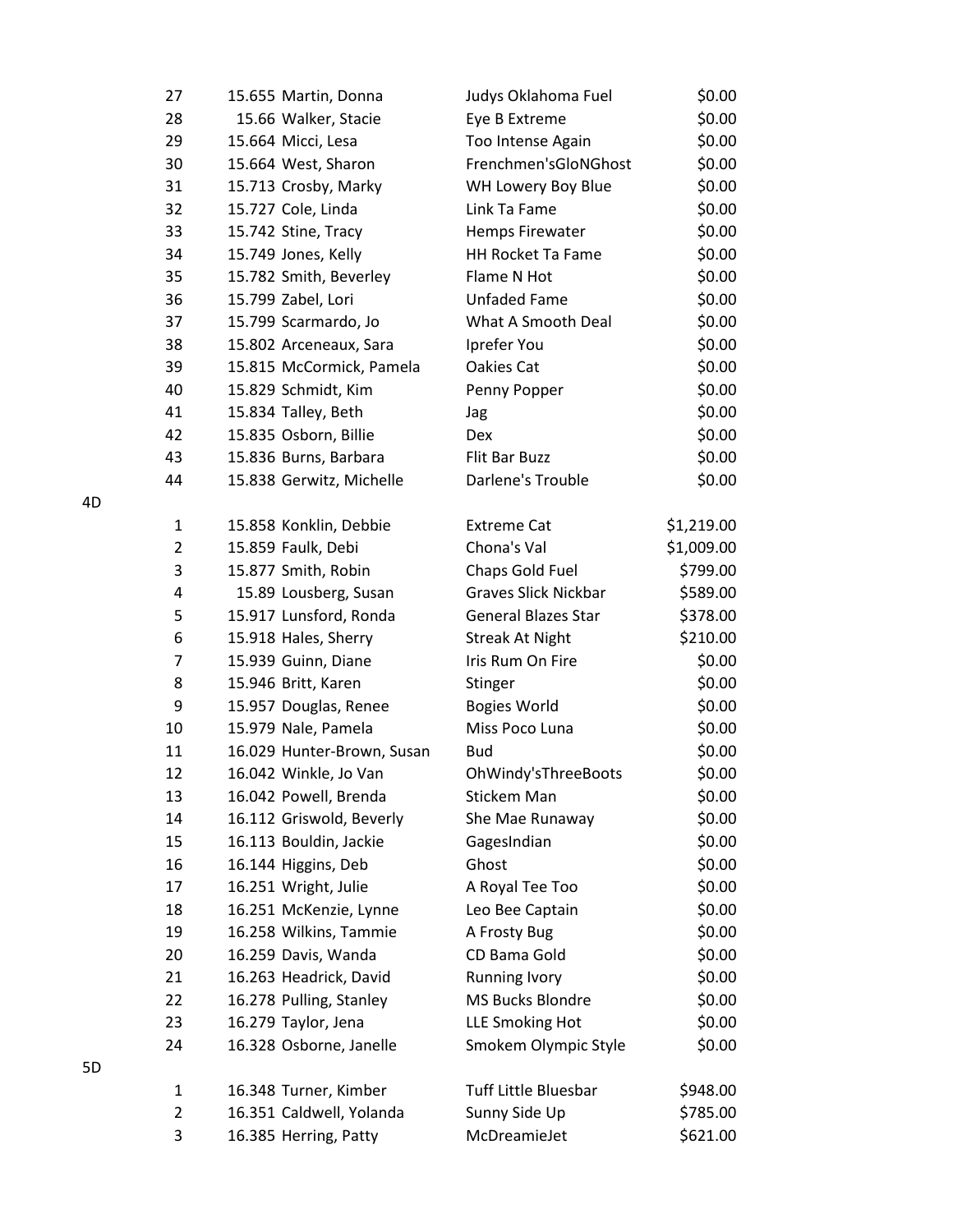| 4                | 16.406 Scoggins, Carole         | Mr Sun Sugar "Air Ri      | \$458.00 |
|------------------|---------------------------------|---------------------------|----------|
| 5                | 16.427 Martin, Pam              | Desperite Angel           | \$294.00 |
| 6                | 16.457 Tipton, Kathy            | Apache Joe Brown          | \$163.00 |
| 7                | 16.525 Ware, Donna              | <b>Cottons Gold</b>       | \$0.00   |
| 8                | 16.607 Staggs, Michelle         | Smokin Lit Shine          | \$0.00   |
| 9                | 16.617 Arnold, Betsy            | TopFlamonFirewater        | \$0.00   |
| 10               | 16.629 Sharp, Gwen              | Merlot                    | \$0.00   |
| 11               | 16.689 Boyd, Sonya              | <b>SGB Cee N Boogers</b>  | \$0.00   |
| 12               | 16.698 Williams, Charlene       | Smart little Lena         | \$0.00   |
| 13               | 16.788 Mason, Sherri            | <b>KT Monte Walsh</b>     | \$0.00   |
| 14               | 16.837 Marshall, Patti          | Lucky's Tivio Nifty       | \$0.00   |
| 15               | 16.899 Cannon, Beth             | Double Sly Dun Dee        | \$0.00   |
| 16               | 16.946 Ramage, Jennine          | Ole Mans Decker Jet       | \$0.00   |
| 17               | 17.134 Whiteside, Andrea        | LB                        | \$0.00   |
| 18               | 17.341 Newcombe, Cheryl         | Docs Cocoa Revenge        | \$0.00   |
| 19               | 17.741 Jarrett, Josie (JoEllen) | <b>Purely Awesome FF</b>  | \$0.00   |
| Final Time $= 0$ |                                 |                           |          |
| Disqualified     |                                 |                           |          |
| 0                | 0 Bransom, Tammy                | Fly On Firewater          | \$0.00   |
| 0                | 0 Wall, Mike                    | CF Shockingly French      | \$0.00   |
| 0                | 0 ODELL, JAMEY                  | <b>ELY SPECIAL MARTHA</b> | \$0.00   |
| 0                | 0 Winings, Cindy                | WH Big Boy Holiday        | \$0.00   |
| 0                | 0 Donnel, Lynnola               | My Easy Epic "Easy"       | \$0.00   |
| 0                | 0 Hybner, Terri                 | Driftwood Lady Dee        | \$0.00   |
| 0                | 0 McDonald, Sharon              | WatchMPeppysanDoc         | \$0.00   |
| 0                | 0 Tatkowski, Deb                | She Walks With Fire       | \$0.00   |
| 0                | 0 Cagle, Robin                  | <b>Hidalgo Honor</b>      | \$0.00   |
| 0                | 0 McGrew, Vicki                 | <b>Haters Gonna Hate</b>  | \$0.00   |
| 0                | 0 Tessmann, Vickie              | Chesters Full Of It       | \$0.00   |
| 0                | 0 Cheatwood, Patricia           | Frenchy                   | \$0.00   |
| 0                | 0 Ruffin, Sandra                | Jazzy Roan Boy            | \$0.00   |
| 0                | 0 Pritchett, Tiffany            | Gunner Lil                | \$0.00   |
| 0                | 0 Turner, Kimber                | <b>Stewie Dis Mofo</b>    | \$0.00   |
| 0                | 0 West, Judy                    | Smart Hickory Gun         | \$0.00   |
| 0                | 0 Bramlett, LeaAnn              | <b>American Flag</b>      | \$0.00   |
| 0                | 0 Hankins, Billie Ruth          | Im Souped Up              | \$0.00   |
| 0                | 0 McKinzie, Kendra              | Mini Texas Star           | \$0.00   |
| 0                | 0 LeBarron, Naoma               | Amp It Up                 | \$0.00   |
| 0                | 0 BOLLING, RENEA                | <b>FAST FRENCHMAN</b>     | \$0.00   |
| 0                | 0 Oswald, Shonni                | Sheza Myah Poco Rose      | \$0.00   |
| 0                | 0 Bailey, Thresa                | Honorable Firewater       | \$0.00   |
| 0                | 0 Brandon, Annette              | Topoffthefirewater        | \$0.00   |
| 0                | 0 Smith, Karla                  | <b>Cutter Belle Star</b>  | \$0.00   |
| 0                | 0 Collins, Holly                | <b>Shiner Fancy Pants</b> | \$0.00   |
| 0                | 0 Payne, Julie                  | Sacred Indians Chanc      | \$0.00   |
| 0                | 0 Seffens, Larry                | Streakin Jule Bug         | \$0.00   |
| 0                | 0 Smith, Shannon                | <b>Busy Lacin Chex</b>    | \$0.00   |